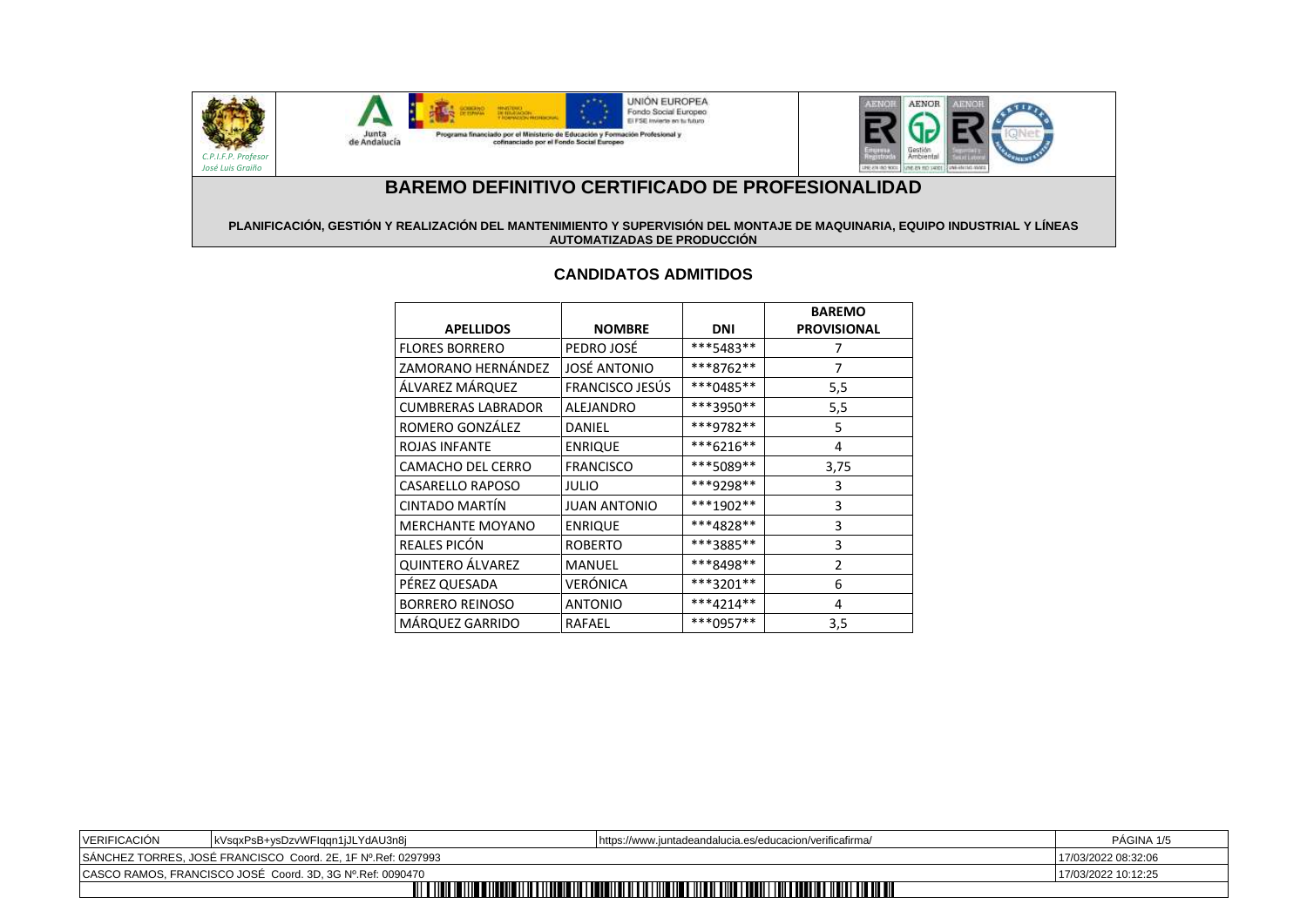

#### **PLANIFICACIÓN, GESTIÓN Y REALIZACIÓN DEL MANTENIMIENTO Y SUPERVISIÓN DEL MONTAJE DE MAQUINARIA, EQUIPO INDUSTRIAL Y LÍNEAS AUTOMATIZADAS DE PRODUCCIÓN**

# **CANDIDATOS EN SITUACIÓN DE RESERVA**

| <b>APELLIDOS</b> | <b>NOMBRE</b>    | DNI       | <b>BAREMO</b><br><b>PROVISIONAL</b> |
|------------------|------------------|-----------|-------------------------------------|
| RABADÁN GÓMEZ    | <b>FRANCISCO</b> | ***3774** | 3,5                                 |
| PICHARDO CALERO  | JAVIER           | ***3743** | 1.75                                |

| VERIFICACIÓN                                                                           | kVsgxPsB+ysDzvWFlggn1jJLYdAU3n8j | https://www.juntadeandalucia.es/educacion/verificafirma/ | PAGINA 2/5          |
|----------------------------------------------------------------------------------------|----------------------------------|----------------------------------------------------------|---------------------|
| SANCHEZ TORRES, JOSÉ FRANCISCO Coord. 2E, 1F Nº.Ref: 0297993                           |                                  |                                                          | 17/03/2022 08:32:06 |
| CASCO RAMOS, FRANCISCO JOSÉ Coord. 3D, 3G Nº.Ref: 0090470                              |                                  |                                                          | 17/03/2022 10:12:25 |
| <b>TITULI</b><br><u>MATIN ANTIHITI MATINI T</u><br>TITII<br><b>LINI LINI LINI LINI</b> |                                  |                                                          |                     |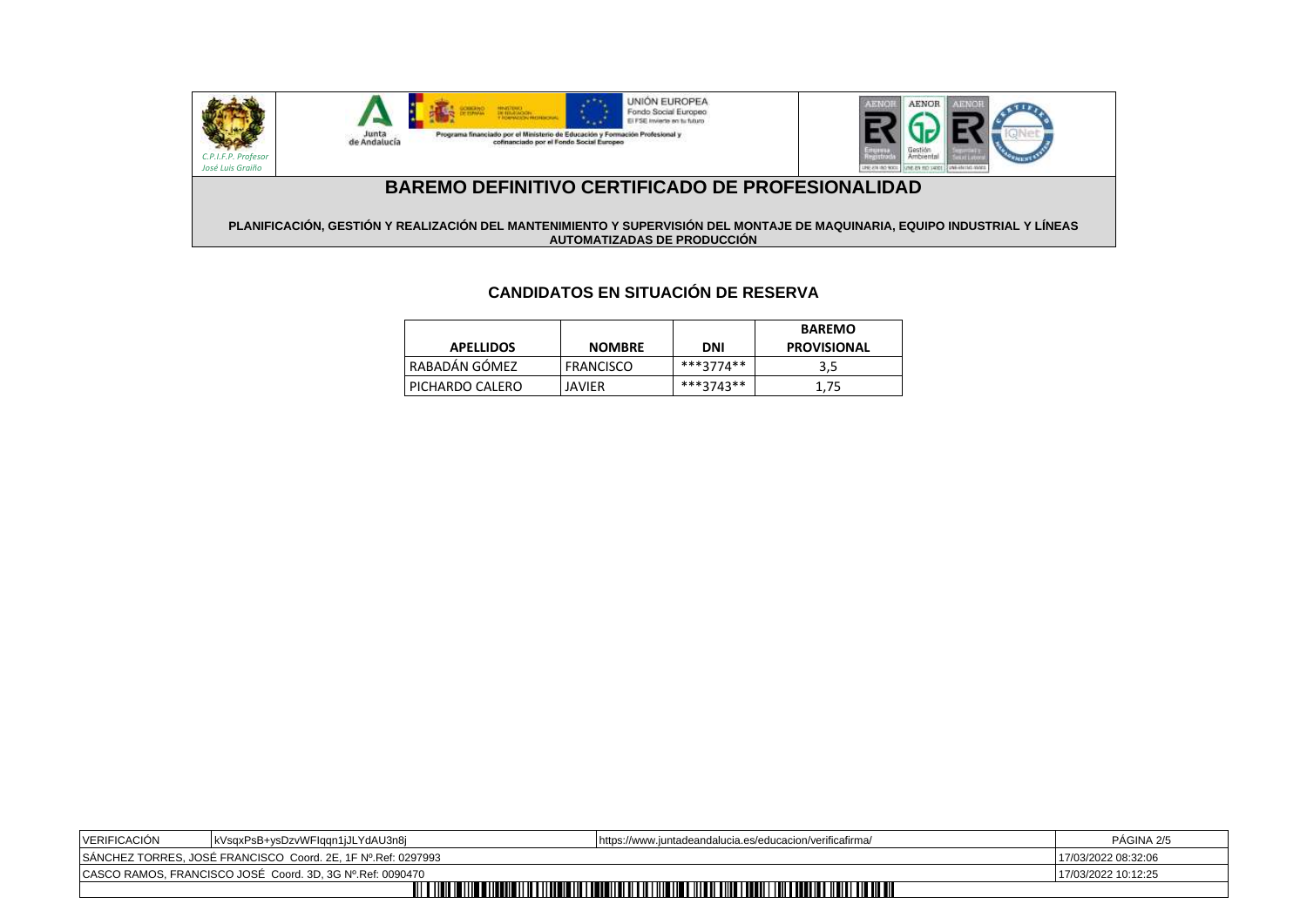







## **BAREMO DEFINITIVO CERTIFICADO DE PROFESIONALIDAD**

### **PLANIFICACIÓN, GESTIÓN Y REALIZACIÓN DEL MANTENIMIENTO Y SUPERVISIÓN DEL MONTAJE DE MAQUINARIA, EQUIPO INDUSTRIAL Y LÍNEAS AUTOMATIZADAS DE PRODUCCIÓN**

## **DETALLE DEL PROCEDIMIENTO**

### 1. CRITERIOS DE BAREMACIÓN

La baremación de los candidatos se ha realizado según lo establecido en las instrucciones del procedimiento, las cuales se relacionan a continuación:

1. Las solicitudes que cumplan los requisitos de acceso se baremarán conforme a los siguientes criterios. La puntuación obtenida por cada una de las personas solicitantes se consignará en el acta de selección provisional.

### a) Pertenencia a los siguientes colectivos (máximo 6 puntos):

Se otorgará puntuación a las personas solicitantes por cada uno de los colectivos siguientes a los que pertenezca.

| Apartado | Concepto, colectivo                                              | Puntuación |
|----------|------------------------------------------------------------------|------------|
|          | Jóvenes menores de 30 años                                       |            |
|          | Personas desempleadas con más de un año de antigüedad            |            |
| 3        | Mujeres                                                          |            |
| 4        | Personas con discapacidad reconocida igual o superior al 33%     |            |
| 5        | Personas afectadas y víctimas del terrorismo                     |            |
| 6        | Mujeres víctimas de violencia de género                          |            |
|          | Personas en riesgo de exclusión social                           |            |
| 8        | Personas que hubieran obtenido la condición de refugiada/asilada |            |
| q        | Emigrantes andaluces retornados                                  |            |

| <b>VERIFICACIÓN</b>                                                                                                          | kVsgxPsB+ysDzvWFlggn1jJLYdAU3n8j | https://www.juntadeandalucia.es/educacion/verificafirma/ | PAGINA 3/5          |
|------------------------------------------------------------------------------------------------------------------------------|----------------------------------|----------------------------------------------------------|---------------------|
| SANCHEZ TORRES, JOSE FRANCISCO Coord. 2E, 1F Nº Ref: 0297993                                                                 |                                  |                                                          | 17/03/2022 08:32:06 |
| CASCO RAMOS, FRANCISCO JOSÉ Coord. 3D, 3G Nº.Ref: 0090470<br>17/03/2022 10:12:25                                             |                                  |                                                          |                     |
| <b>TITLE IN THE T</b><br>II IIII I III IIII<br><b>TITUL III</b><br><u>TIILII ILI TIILII IL</u><br>              <br>TIM TIMI |                                  |                                                          |                     |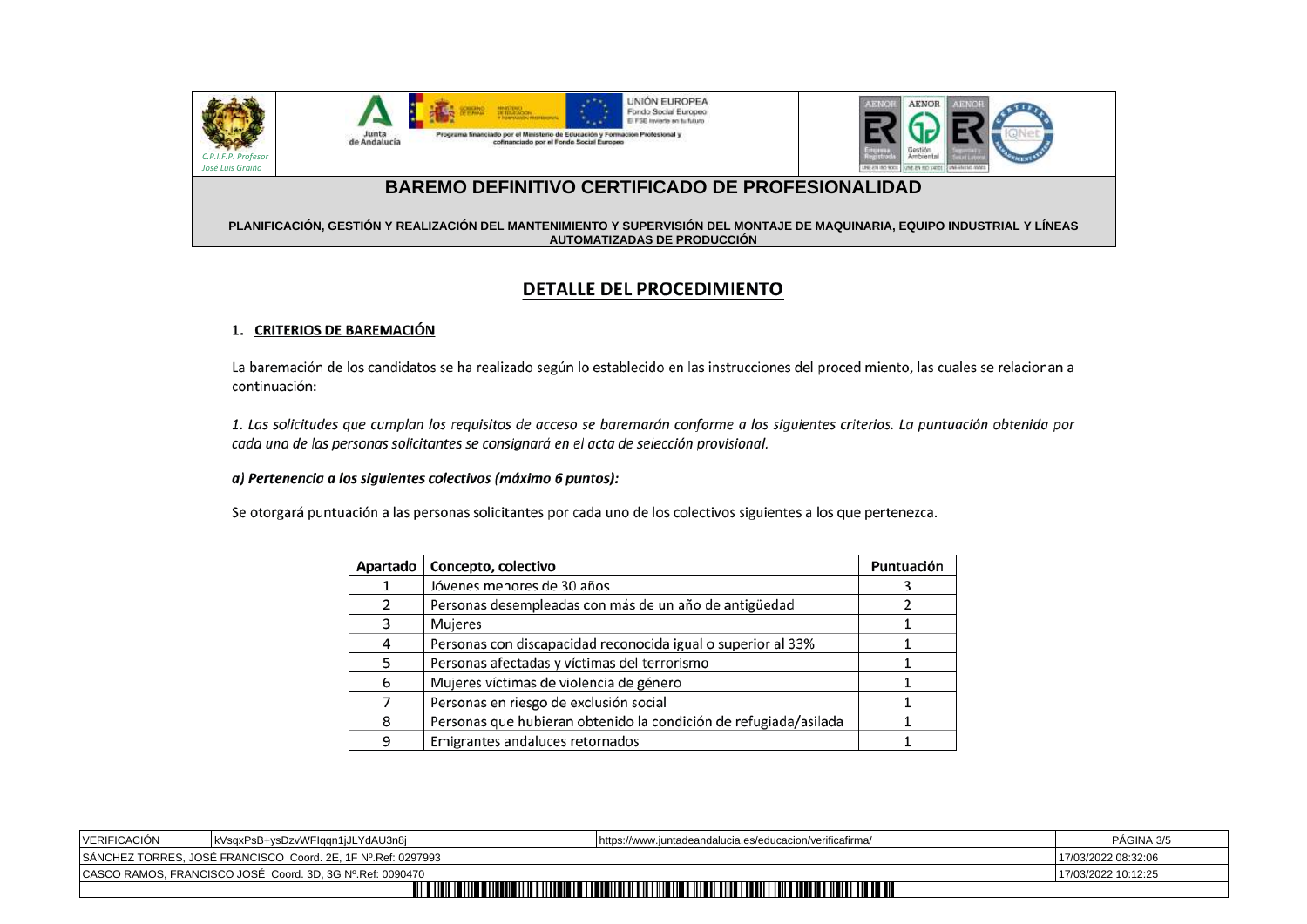







## **BAREMO DEFINITIVO CERTIFICADO DE PROFESIONALIDAD**

### **PLANIFICACIÓN, GESTIÓN Y REALIZACIÓN DEL MANTENIMIENTO Y SUPERVISIÓN DEL MONTAJE DE MAQUINARIA, EQUIPO INDUSTRIAL Y LÍNEAS AUTOMATIZADAS DE PRODUCCIÓN**

### b) Entrevista (máximo 4 puntos):

En la convocatoria de la acción formativa se programará una entrevista individualizada con las personas aspirantes que será puntuada de 0 a 4 puntos, según indicaciones que dictará al efecto cada centro docente.

2. En caso de empate entre dos o más solicitudes, se atenderá, por el siguiente orden, hasta resolverlo, a los criterios de: puntuación obtenida por pertenencia a colectivo anteriores y orden de presentación de solicitudes. De persistir el empate, se resolverá de acuerdo con el orden alfabético entre los apellidos de las personas implicadas tal como se hayan consignado en su solicitud.

### 2. SELECCIÓN DEL ALUMNADO.

1. El procedimiento de selección lo llevará a cabo el centro docente correspondiente, que estudiará las solicitudes presentadas y verificará la documentación aportada por la persona interesada, en esta fase, y realizará las entrevistas.

2. En cumplimiento de lo establecido en el artículo 25 de la Ley 4/2017, de 25 de septiembre, de los Derechos y la Atención a las Personas con Discapacidad en Andalucía, se reservará un 5% del número de plazas para personas con discapacidad reconocida igual o superior al 33%, debiendo garantizarse como mínimo, independientemente del número de plazas convocadas, la reserva de una plaza para personas con discapacidad, si la acción formativa oferta 15 plazas.

En caso de que haya más solicitantes con el perfil definido que número de plazas reservadas, se le otorgará al que obtenga mayor puntuación en la baremación. Si no se cubren dichas plazas por personas solicitantes del perfil definido, éstas se sumarán a las restantes plazas disponibles.

3. En caso de que no se cubran las plazas destinadas a personas desempleadas, estas se otorgarán a personas trabajadoras ocupadas, con un porcentaje máximo del 25% del total de plazas de la acción formativa.

5. El acta de selección provisional será firmada por las personas intervinientes en el proceso de admisión y baremación, y se publicará

| <b>VERIFICACION</b>                                                                                                                                                                   | kVsgxPsB+ysDzvWFlggn1jJLYdAU3n8j | https://www.juntadeandalucia.es/educacion/verificafirma/ | PAGINA 4/5          |
|---------------------------------------------------------------------------------------------------------------------------------------------------------------------------------------|----------------------------------|----------------------------------------------------------|---------------------|
| SANCHEZ TORRES, JOSÉ FRANCISCO Coord. 2E, 1F Nº.Ref: 0297993                                                                                                                          |                                  |                                                          | 17/03/2022 08:32:06 |
| CASCO RAMOS, FRANCISCO JOSÉ Coord. 3D, 3G Nº.Ref: 0090470                                                                                                                             |                                  |                                                          | 17/03/2022 10:12:25 |
| <u> IIII III IIIII IIII IIII IIII</u><br><b>U iliyo katalog asl anal a bayan iliyo katalog asl ang katalog asl ang katalog asl ang katalog asl ang katalog</b><br>TITTITTI<br>11 II I |                                  |                                                          |                     |